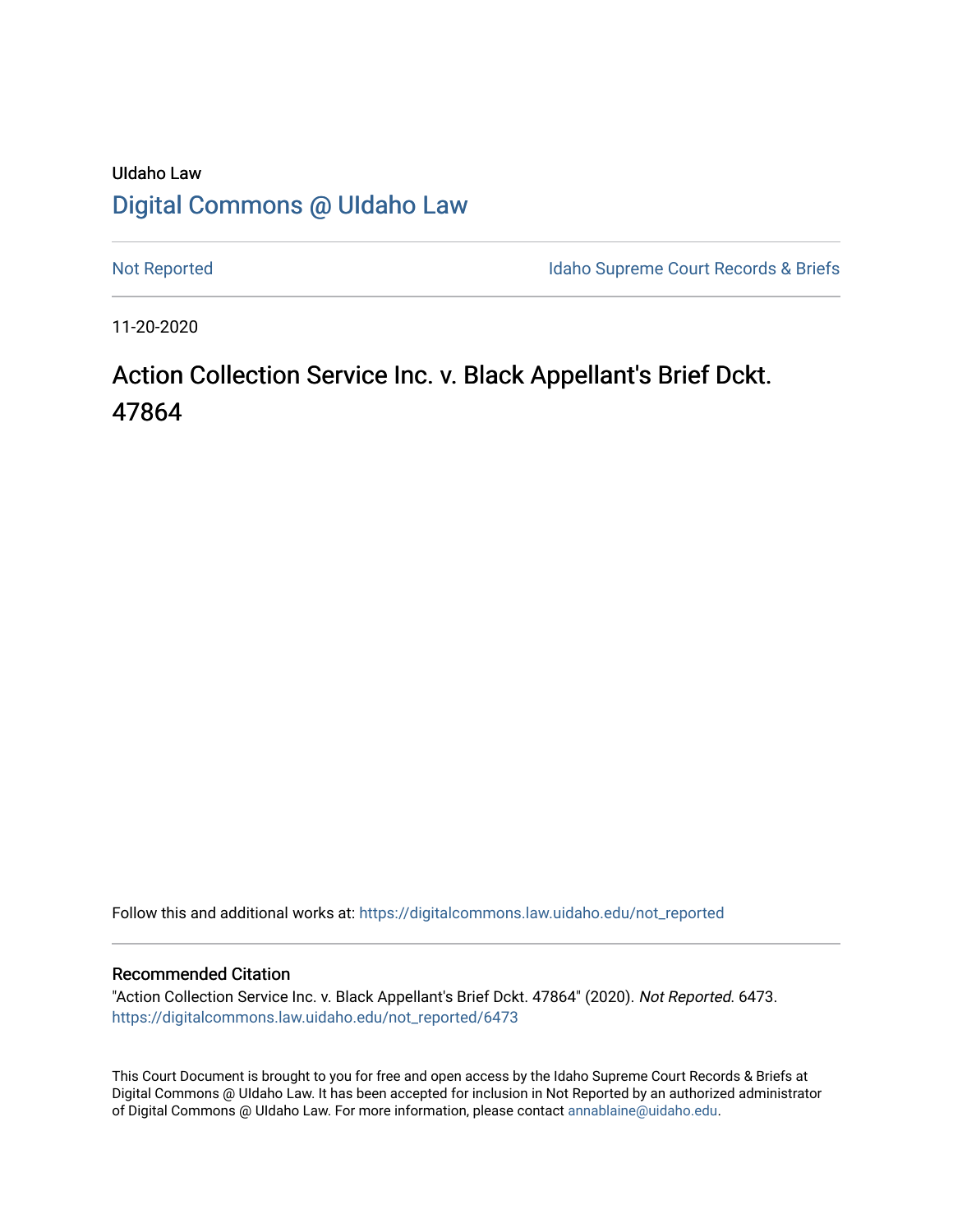Electronically Filed 11/20/2020 5:05 PM Idaho Supreme Court Melanie Gagnepain, Clerk of the Court By: Brad Thies, Deputy Clerk

# **IN THE IDAHO SUPREME COURT**

)

) )

) ) ) ) ) )

ACTION COLLECTION SERVICE, INC. An Idaho Corporation Plaintiff/Respondent vs. HARMONY L. BLACK (f/k/a McCULLOUGH, an individual

Defendant/Appellant

) SUPREME COURT No. 47864-2020 ) Canyon Co. Case No. CV 2012-3011

) **APPELLANT'S BRIEF** 

# **APPELLANT'S BRIEF**

Appeal from District Court of the Third Judicial District for Canyon County Honorable District Judge George D. Carey presiding

*ATTORNEY FOR APPELLANT* 

Thomas J. Katsilometes 100 N. Ninth Street, Suite 200 Boise, Idaho 83702-5731

# *ATTORNEY FOR RESPONDENT*

Shaun R. Bonney 196 S. Cole Road Boise, ID 83709-0932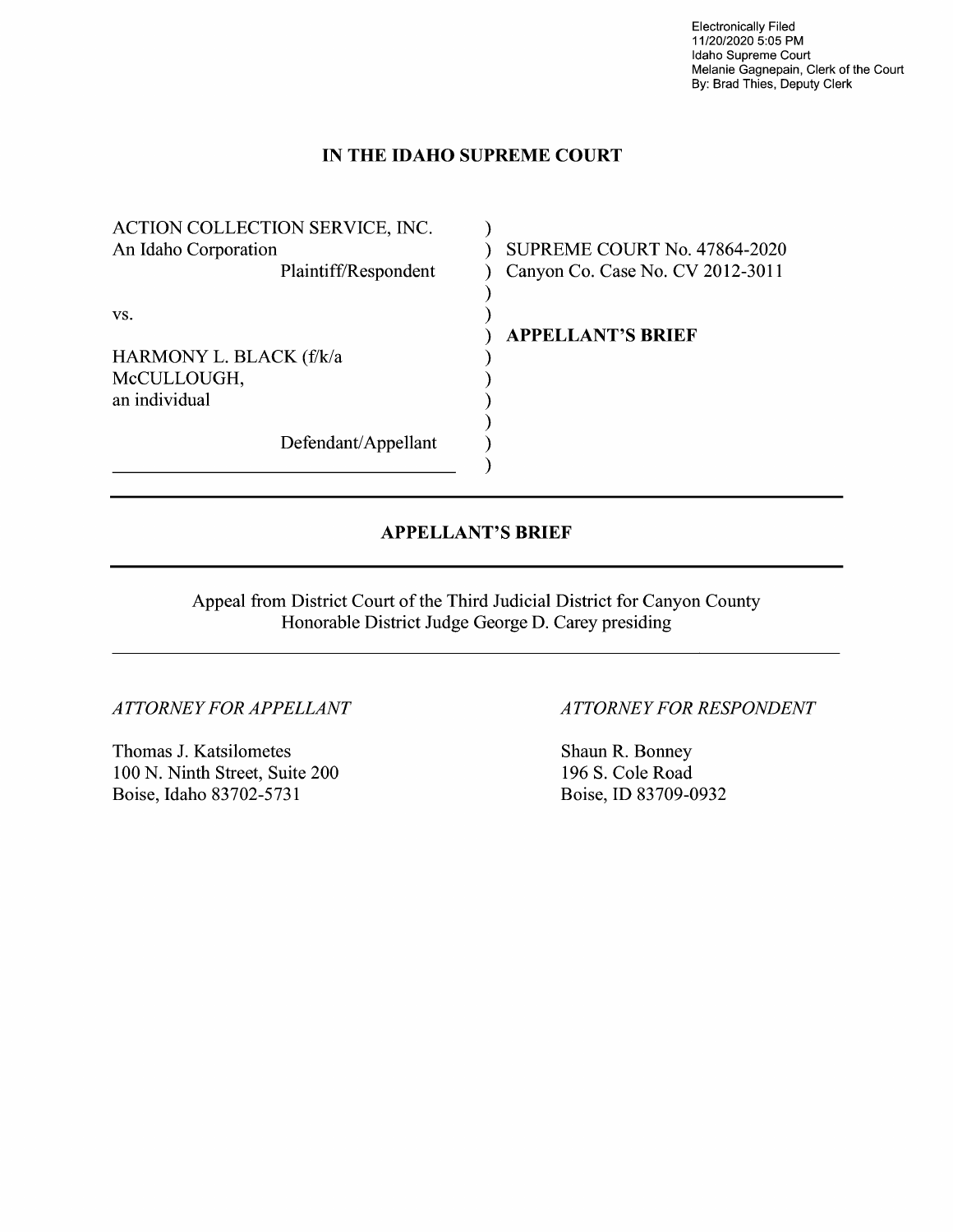# **TABLE OF CONTENTS**

|                |           |                                                                                                                                          | $i$ -ii        |
|----------------|-----------|------------------------------------------------------------------------------------------------------------------------------------------|----------------|
|                |           |                                                                                                                                          | iii            |
| $\mathbf{I}$ . |           |                                                                                                                                          | $\mathbf{1}$   |
|                | A.        |                                                                                                                                          | $\mathbf{1}$   |
|                | <b>B.</b> |                                                                                                                                          | $\mathbf{1}$   |
|                | C.        |                                                                                                                                          | 2              |
| II.            |           |                                                                                                                                          | 3              |
|                | A.        | THE AMOUNT OF THE AWARD OF ATTORNEY'S FEES LACKS A SOUND<br>EXERCISE OF DISCRETION BY THE DISTRICT COURT                                 | $\overline{4}$ |
|                |           | THE DISTRICT COURT FAILED AGAIN TO ARTICULATE A RATIONALE<br>a.<br>FOR ITS REDUCED AMOUNT OF THE ATTORNEY'S FEE AWARD                    | $\overline{4}$ |
|                |           | b. THE AMOUNT OF THE AWARD OF ATTORNEY'S FEES SOUGHT BY                                                                                  | 4              |
|                |           | APPELLANT IS ENTITLED TO A FULL AWARD OF ATTORNEY'S FEES<br>$C_{-}$                                                                      | 4              |
|                | <b>B.</b> | APPELLANT IS ENTITLED TO AN AWARD OF COSTS AND ATTORNEY'S FEES                                                                           | 5              |
| III.           |           |                                                                                                                                          |                |
|                | A.        |                                                                                                                                          | Ć.             |
|                | <b>B.</b> | APPELLANT IS ENTITLED TO REASONABLE ATTORNEY'S FEES                                                                                      | 6              |
|                | i.        | There is no dispute that Appellant is the prevailing party<br>Prevailing parties are entitled to reasonable attorney's fees under<br>ii. | 6              |
|                |           | iii. The District Court did not find that Appellant's requested amount for                                                               | 6              |
|                |           |                                                                                                                                          | 7              |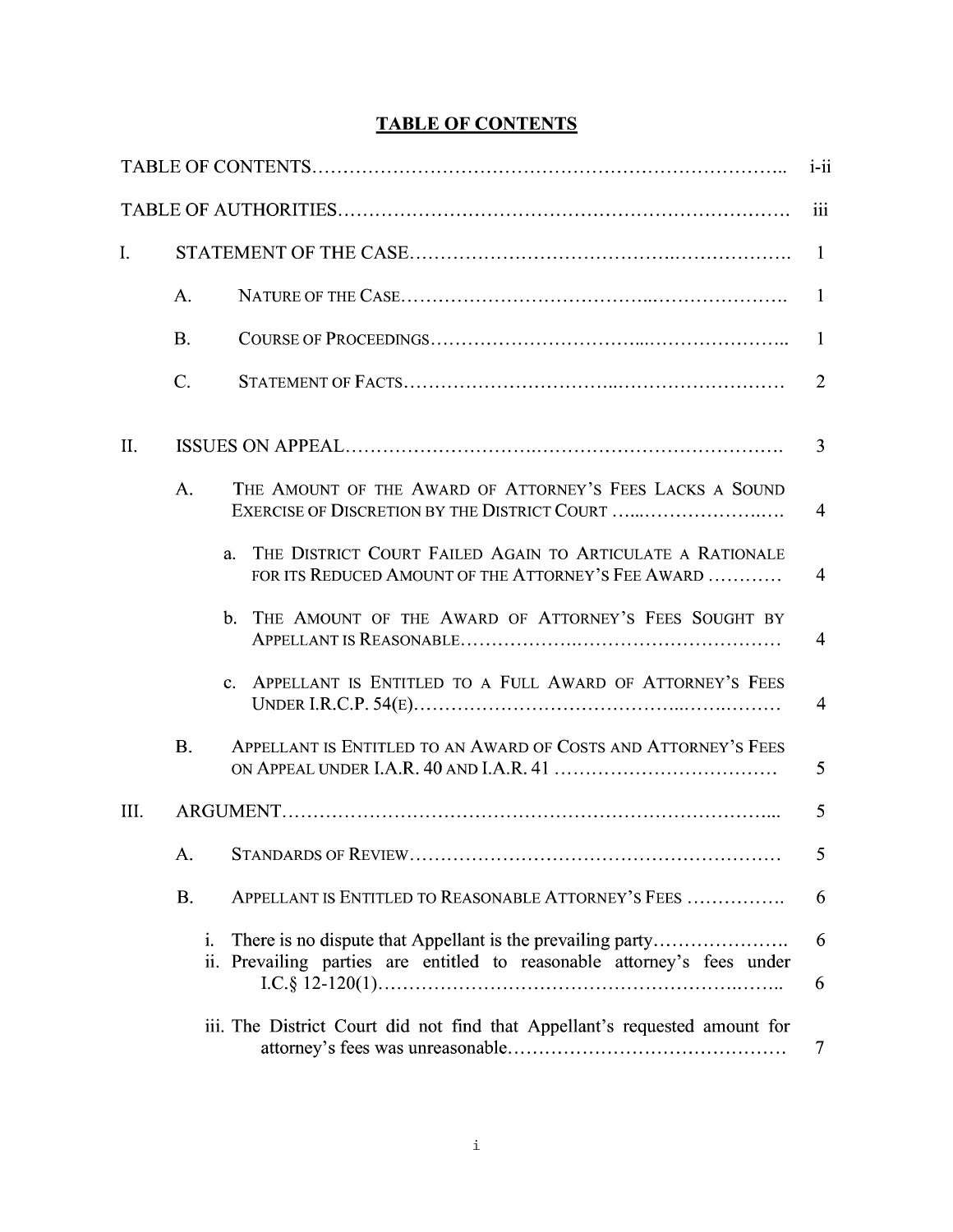|     | THE DISTRICT COURT FAILED AGAIN TO ARTICULATE ITS REASONING<br>WHICH IS NOT A SOUND EXERCISE OF DISCRETION WHEN AWARDING 7                                                                                                                                                                                     |     |
|-----|----------------------------------------------------------------------------------------------------------------------------------------------------------------------------------------------------------------------------------------------------------------------------------------------------------------|-----|
|     | i. The District Court did not make a reasoned decision as required under 7-<br>ii. This Court should reverse the District Court's reduction in the amount of<br>the attorney's fee award or remand this case to the District Court with<br>specific instructions to award the entire amount of attorney's fees |     |
|     |                                                                                                                                                                                                                                                                                                                |     |
| IV. |                                                                                                                                                                                                                                                                                                                |     |
|     |                                                                                                                                                                                                                                                                                                                | AP. |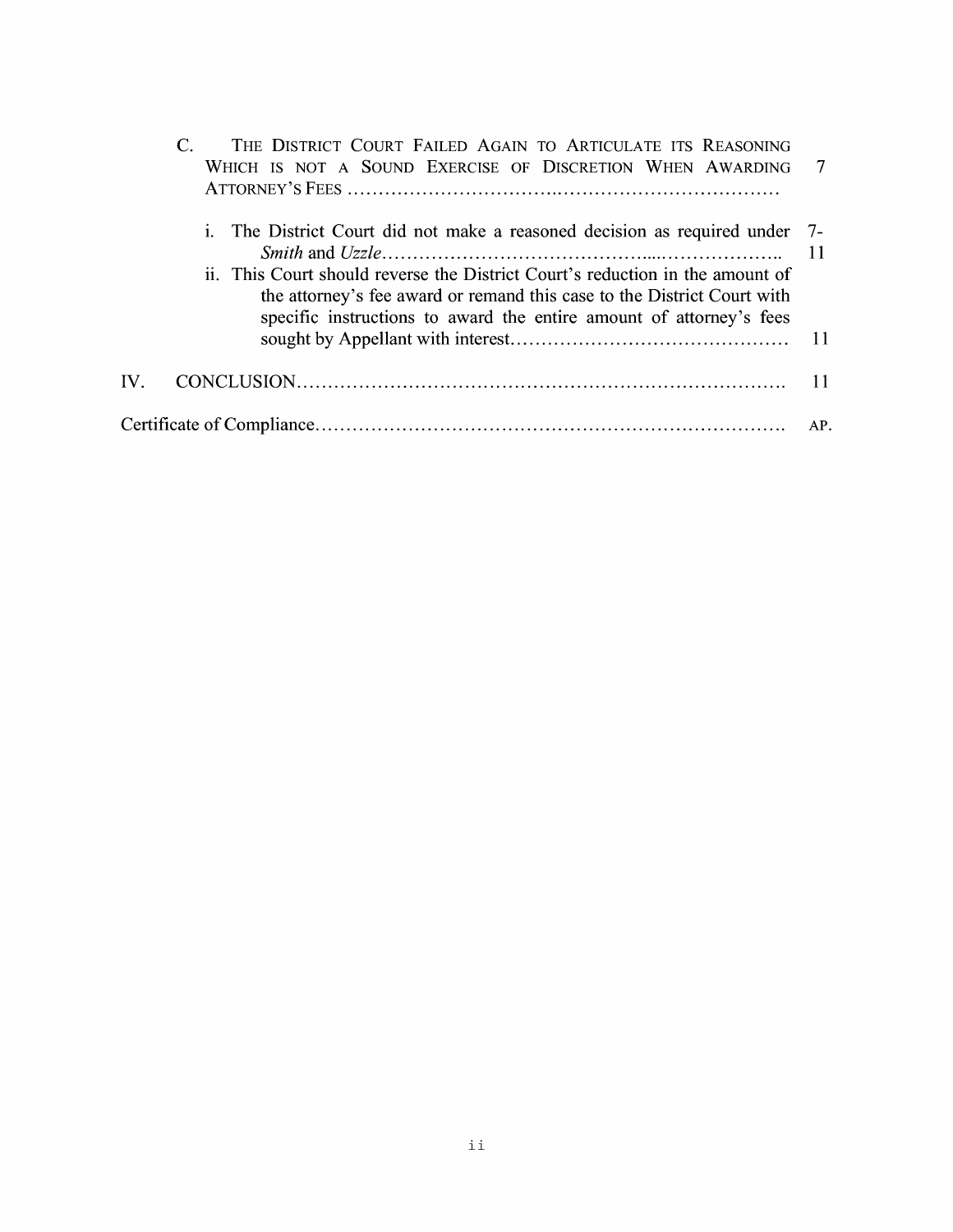# **TABLE OF AUTHORITIES**

# **Cases**

| Berkshire Investments, LLC v. Taylor, 153 Idaho 73, 86, 278 P.3d 943, 956 (2012) 5       |  |
|------------------------------------------------------------------------------------------|--|
|                                                                                          |  |
|                                                                                          |  |
| H2O Envtl., Inc. v. Farm Supply Distributors, Inc., 164 Idaho 295, 300,                  |  |
|                                                                                          |  |
| Lunneborg v. My Fun Life, 163 Idaho 856, 421 P.3d 187, I.S.C. #45200, (2018)             |  |
| Medical Recovery Services, LLC, v. Jones, 145 Idaho 106, 110 175 P.3d 795, 799, (2007) 8 |  |
|                                                                                          |  |
|                                                                                          |  |
|                                                                                          |  |
|                                                                                          |  |

# **State Statutes**

# **State Rules**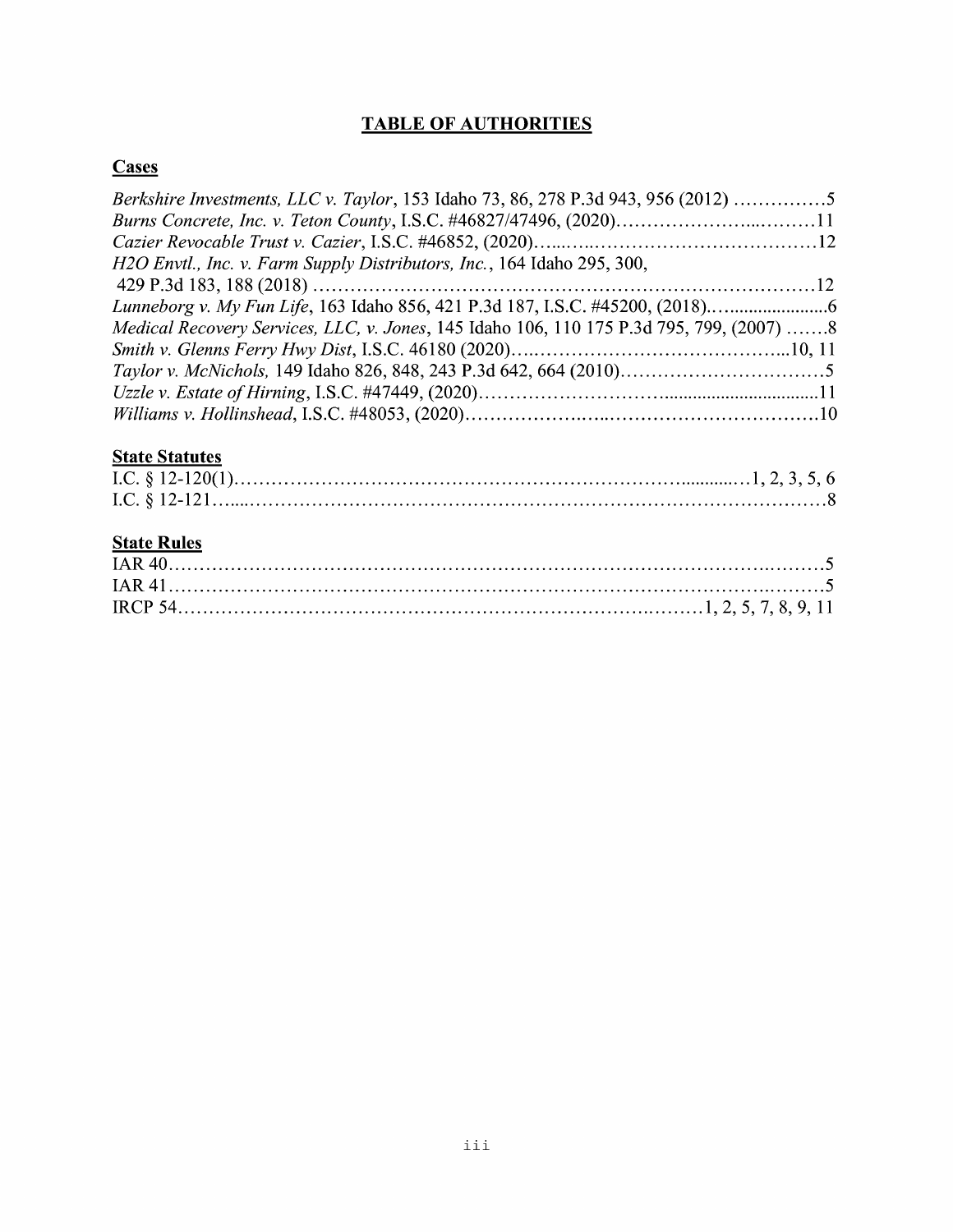#### **STATEMENT OF THE CASE**

#### **A. NATURE OF THE CASE**

This is an appeal from the District Court's *Articulation of reasons for decision concerning award of attorney's fees* (dated August 27, 2019), where, upon having its *Second Memorandum and Order* (dated June 28, 2018) regarding the Court's decision on its award of attorney's fees appealed and reviewed, the Idaho Court of Appeals again remanded the matter to the District Court to articulate its reasons for the reduced award of attorney's fees.

While this matter was originally filed in 2012 and had resulted in a partial victory for the Appellant *Pro Se* after appeal by the Respondent, the Appellant retained counsel during the remand in the District Court. Those proceedings resulted in a judgment in favor of the Respondent which was appealed by the Appellant and the District Court's decision was vacated on that second appeal. A third appeal ensued when the District Court awarded attorney's fees to the Appellant in the amount of \$4,000.00 after six years of litigation where the Appellant was unequivocally found to be the prevailing party and subsequently submitted a Memorandum of Costs and Attorney's Fees seeking her attorney's fees in the amount of \$62,190.00.

Appellant again contends in the instant appeal that the amount of the award of attorney's fees by the District Court constitutes a lack of exercise of sound discretion under IRCP 54 and LC. §12-120(1) and is seeking reversal of the District Court or for a remand with specific instructions, for an award in the full amount of her attorney's fees.

## **B. COURSE OF PROCEEDINGS**

On appeal to the Idaho Court of Appeals in the underlying matter of this case, Appellant Black was victorious in having the trial court judgment against her and in favor of the Respondent, Action Collection Service, Inc., vacated. The Opinion (#61) of the Idaho Court of 11 Appellant's Brief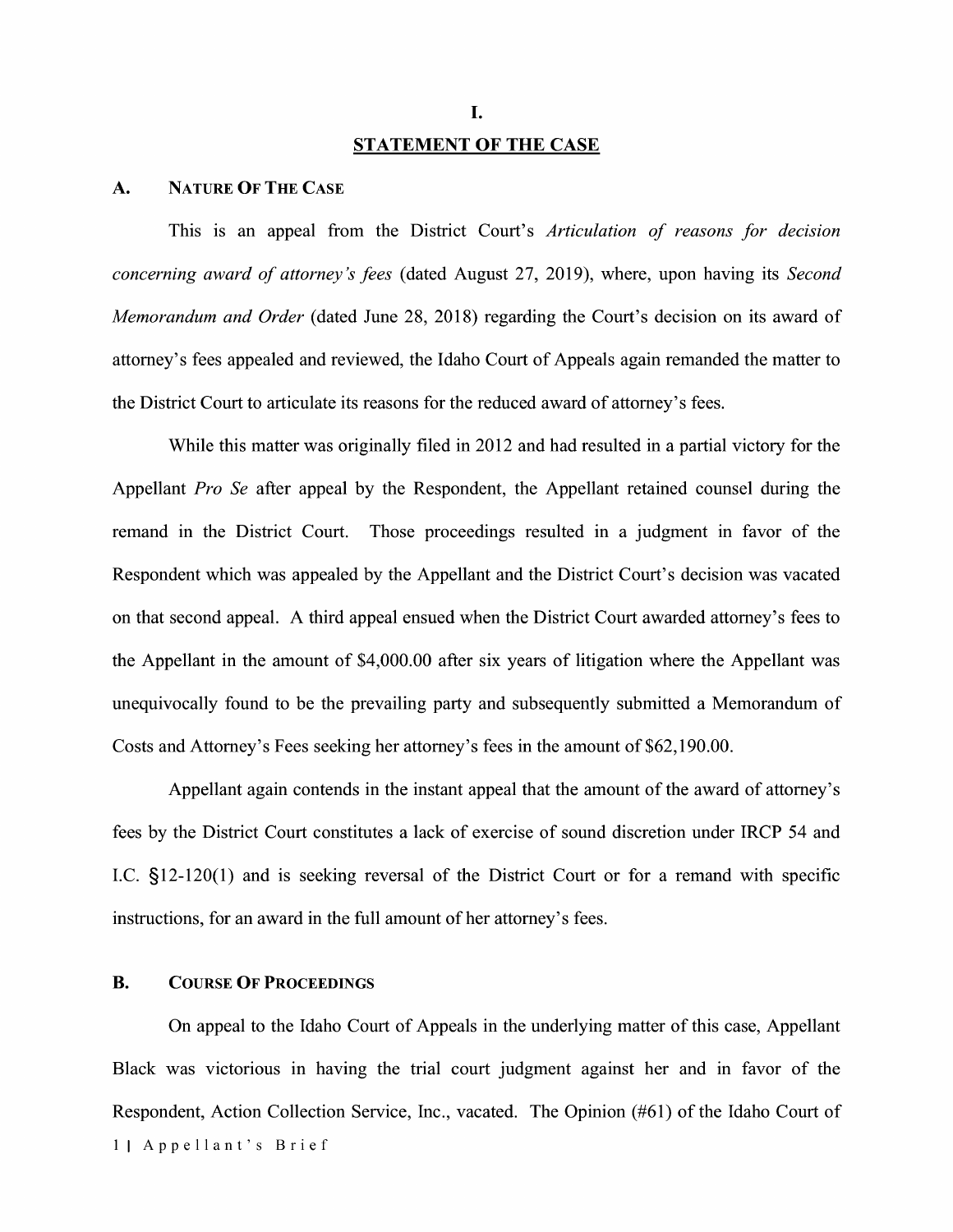Appeals was rendered and published on November 16, 2017. While both parties pursued subsequent petitions for rehearing, each was denied and the decision of the Idaho Court of Appeals became final on February 28, 2018 when the Remittitur was submitted by the Clerk of the Idaho Supreme Court/ Idaho Court of Appeals and said remittitur was transmitted to the District Court on the same day.

The District Court determined Appellant Black was the prevailing party under both Rule 54 of the Idaho Rules of Civil Procedure and I.C. § 12-120 and as such was entitled to recover her costs and attorney's fees pursuant to I.C. 12-120(1). Judgment was entered on April 20, 2018.

As the prevailing party and pursuant to the timelines specified in IRCP 54(d)(4), Appellant Black filed her Post Judgment Memorandum of Costs and Attorney's Fees.

The District Court issued an Order and its first Memorandum on April 20, 2018 and then issued its *Second Memorandum and Order* ( dated June 28, 2018) addressing the award of attorney's fees. R. Pp. 236-246, and Pp. 319-330, respectively. Appellant timely appealed the reduced award of attorney's fees and the Idaho Court of Appeals vacated the District Court's attorney fee award and remanded the matter to the District Court with instructions to "articulate its reasons for limiting the attorney fee award in this case to \$4,000.". *Action Collection Service, Inc. v. Black,* Idaho Court of Appeals #46116, filed May 31, 2019 (unpublished).

## **C. STATEMENT OF FACTS**

This matter was initiated by Respondent Action when it asserted a claim for money allegedly owed to them by Appellant Black by first submitting a demand for payment of \$6,552.05 more than 10 days prior to the Respondent initiating litigation against Appellant Black and then arguing, variously, that the claimed amount was a past due account, a debt, an 21 Appellant's Brief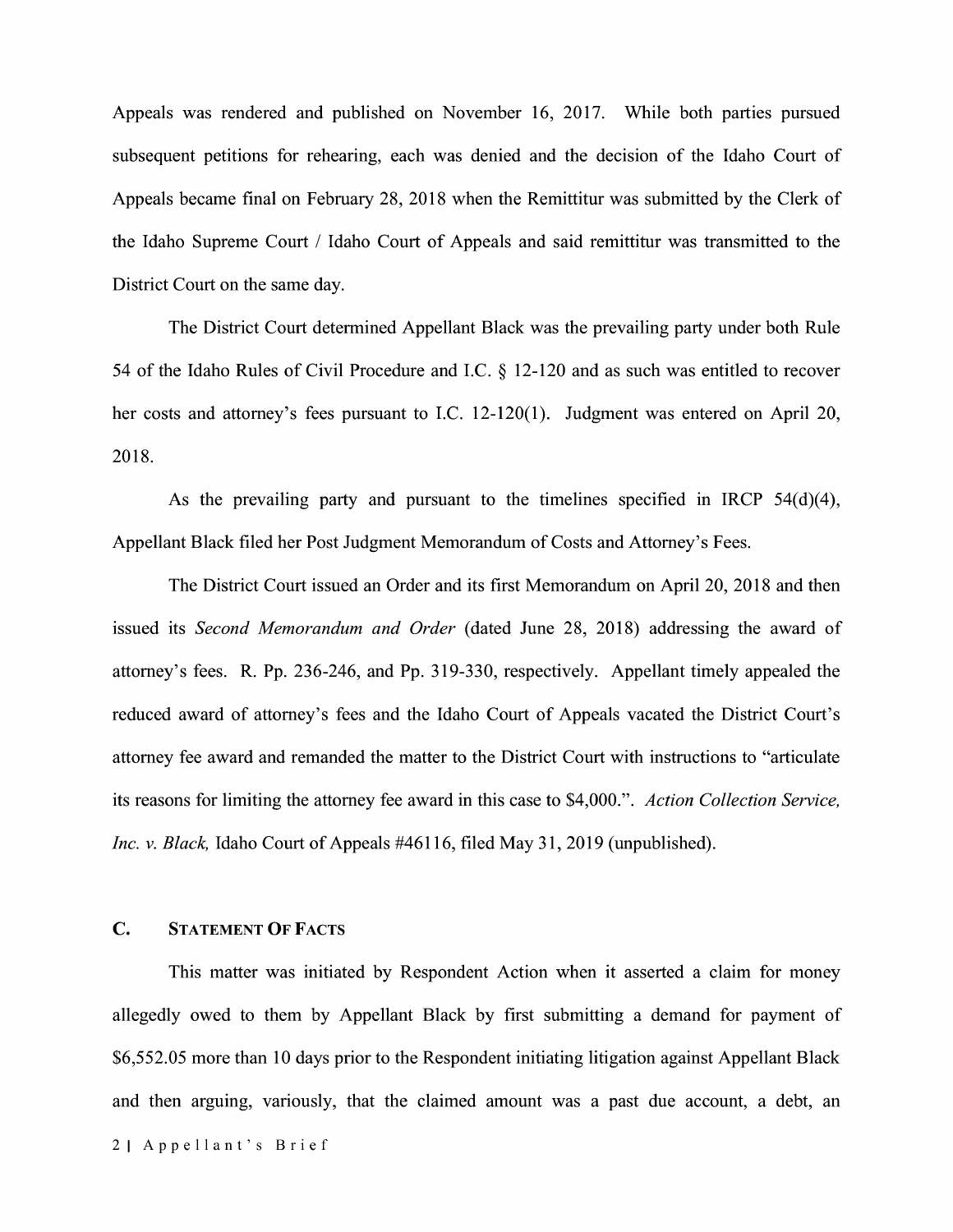obligation, and a commercial charge. Those claims were false, wrongfully asserted due to a nonexistent, expired, or ambiguously written contract between Appellant and the Idaho Department of Juvenile Corrections. Appellant Black had to defend against these non-meritorious claims in order to reclaim moneys illegally garnished from her and a potential judgment against her. Ultimately, the Idaho Court of Appeals agreed with her that these amounts claimed by the Respondent lacked merit.

The defense of this case by Appellant Black was necessitated by Respondent's wrongful actions. Respondent's own claims for its attorney's fees eventually dwarfed the original \$7,024.73 sought in the original Complaint. The District Court had determined the amount claimed by Respondent was less than \$25,000. See LC. §12-120(1) and April 20, 2018 Memorandum Decision and Order, R. P. at 6-7. As is reflected in the record, Respondent had submitted fee requests in the amounts of \$2,595.00 (August 10, 2012), \$19,600 (July 31, 2015), and \$45,815.00 (July 22, 2016). Respondent's ongoing pursuit of this "debt" presented an opportunity for a windfall for Respondent Action. However, a judgment of this magnitude would have been financially devastating for Appellant Black.

Appellant's attorney reasonably incurred approximately 207.3 hours of work in this matter excluding the additional hours separately billed for the prior appeal as this matter metastasized over the course of three years of protracted litigation. Eventually, the costs of defending this case became unsustainable for the Appellant. This necessitated research and frankly a bit of courage to assess and rely upon the likelihood of a recovery of attorney's fees from the Respondent to allow Appellant to not only defend herself, but to ultimately prevail in this matter.

Appellant now appeals again to validate her prior victory and to have this Court vindicate her right to collect the full amount of her attorney's fees.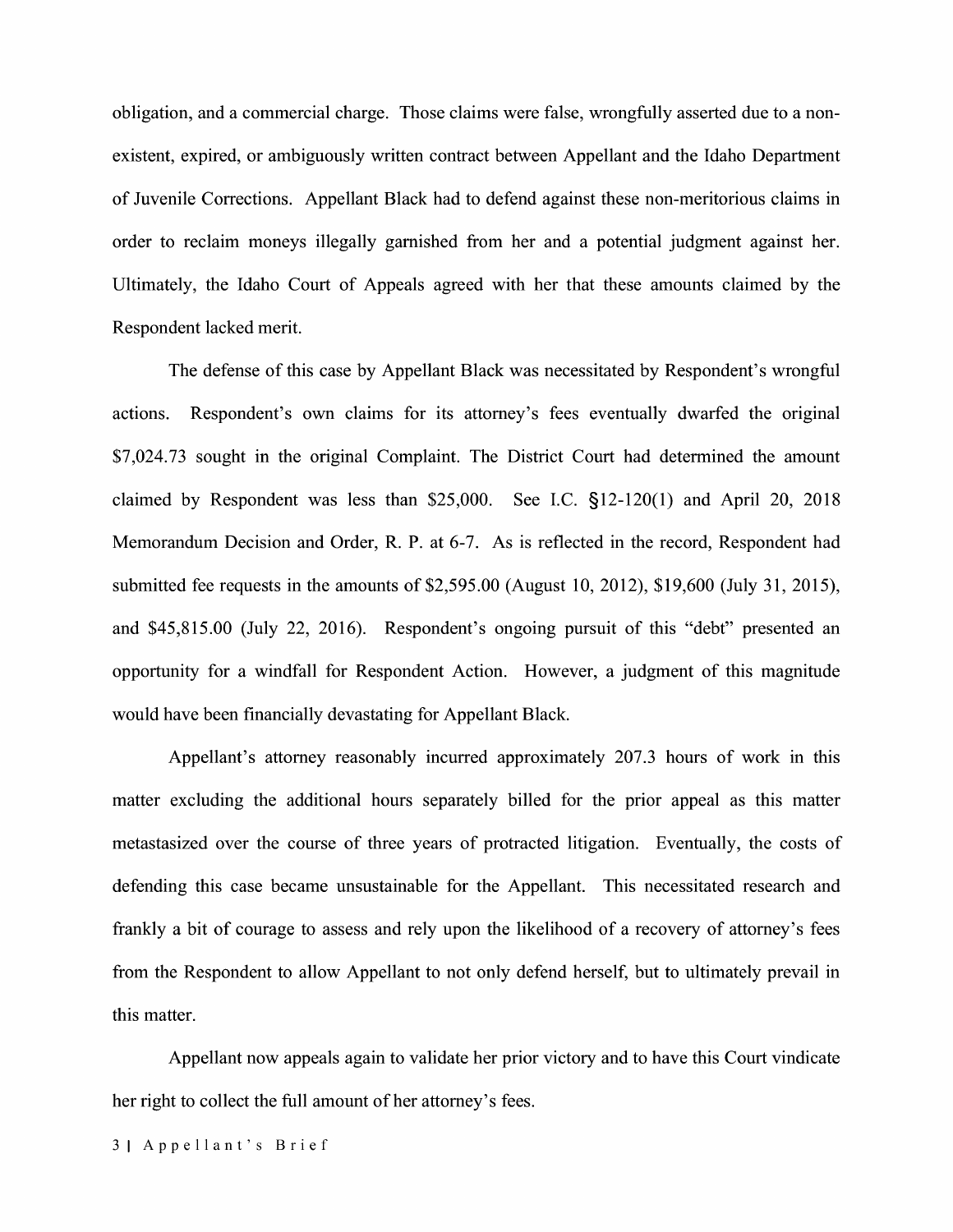### II. **ISSUES ON APPEAL**

## **A. THE AMOUNT OF THE AWARD OF ATTORNEY'S FEES LACKS A SOUND EXERCISE OF DISCRETION BY THE DISTRICT COURT.**

### **a. THE DISTRICT COURT FAILED AGAIN TO ARTICULATE A RATIONALE FOR ITS REDUCED AMOUNT OF THE ATTORNEY'S FEE AWARD.**

In its *Articulation of reasons for decision concerning award of attorney's fees* ( dated August 27, 2019), the District Court stated that "the court of appeals recognized that the district court 'correctly perceived the issue as discretionary and recognized the legal standards applicable to its decision.' At p.6. What was missing, however, was a 'clear explanation connecting the district court's consideration of those factors with the amount of attorney fees awarded.' At p.8." The District Court then stated "[t]he court will now attempt to connect the award actually granted to the factors outlined in IRCP54 $(e)(3)$ " and proceeded to present its attempt.

# **b. THE AMOUNT OF THE AWARD OF ATTORNEY'S FEES SOUGHT BY APPELLANT IS REASONABLE.**

This matter was litigated for over five years prior to Appellant submitting her Memorandum of Costs and Attorney's Fees after the Judgment in her favor. The amount of requested attorney's fees was based on her attorney's detailed summary of accounts showing 207 .3 hours at the date of submission of the Memorandum. There was no challenge to or question raised by the District Court as the number of hours claimed. The hourly fee claimed was \$300.00 and this too was not deemed excessive or unreasonable by the District Court, noting only that "[t]he court has no information on the going rate for litigators in the Third District in general; but this trial judge never previously has had a claim before him in the Third District for such a high hourly rate."<sup>1</sup> R. P. 327.

<sup>&</sup>lt;sup>1</sup> The Court notes this matter was a Magistrate Court matter until disqualification of several 41 Appellant's Brief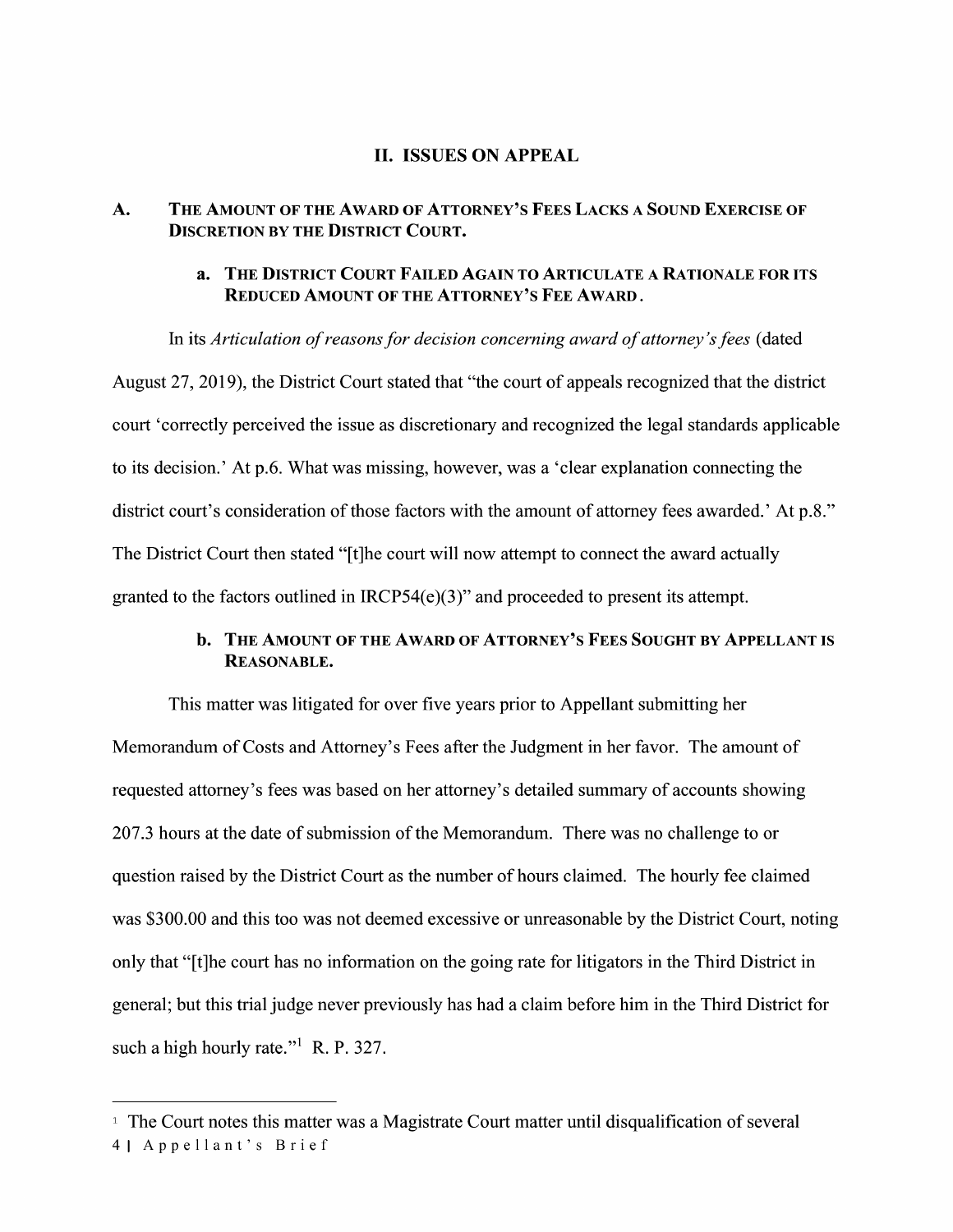### **c. APPELLANT IS ENTITLED TO A FULL AWARD OF ATTORNEY'S FEES UNDER I.R.C.P. 54(E).**

The District Court ruled that the Appellant was the prevailing party in this matter. R. Pp. 242 & 325. As the prevailing party under LC. §12-120(1), Appellant is substantively entitled to "a reasonable amount to be fixed by the court as attorney's fees." Id. Procedurally, under IRCP 54(3)(1 ), Appellant is entitled to an "award reasonable attorney fees, including paralegal fees, to the prevailing party or parties as defined in Rule  $54(d)(1)(B)$ , when provided for by any statute or contract."

# **B. APPELLANT IS ENTITLED TO AN AWARD OF COSTS AND ATTORNEY'S FEES ON APPEAL UNDER I.A.R. 40 AND I.A.R. 41.**

Appellant requests this Court to remand this matter to the District Court with specific instruction to make an award of Appellant's attorney's fees incurred in the District Court phase of this case pursuant to LC. 12-120(1), since the original amount in dispute was under \$35,000. Appellant also requests this Court to issue an award of her attorney's fees and costs incurred on appeal pursuant to I.C.  $\S$  12-120(1) and IAR 40 and 41, since the original amount in dispute was under \$35,000. *See Action* at R. Vol. 1 p. 10.

#### III. **ARGUMENT**

#### **A. STANDARDS OF REVIEW**

The standard of review on appeal is that, "[t]his Court applies an abuse of discretion standard when reviewing a district court's award of attorney fees, ... ". *Berkshire Investments, LLC v. Taylor,* 153 Idaho 73, 86, 278 P.3d 943, 956 (2012), citing *Taylor v. McNichols,* 149 Idaho 826,848,243 P.3d 642, 664 (2010).

judges and that the Court sat as a District Court. The previous assignment of the District Court 51 Appellant's Brief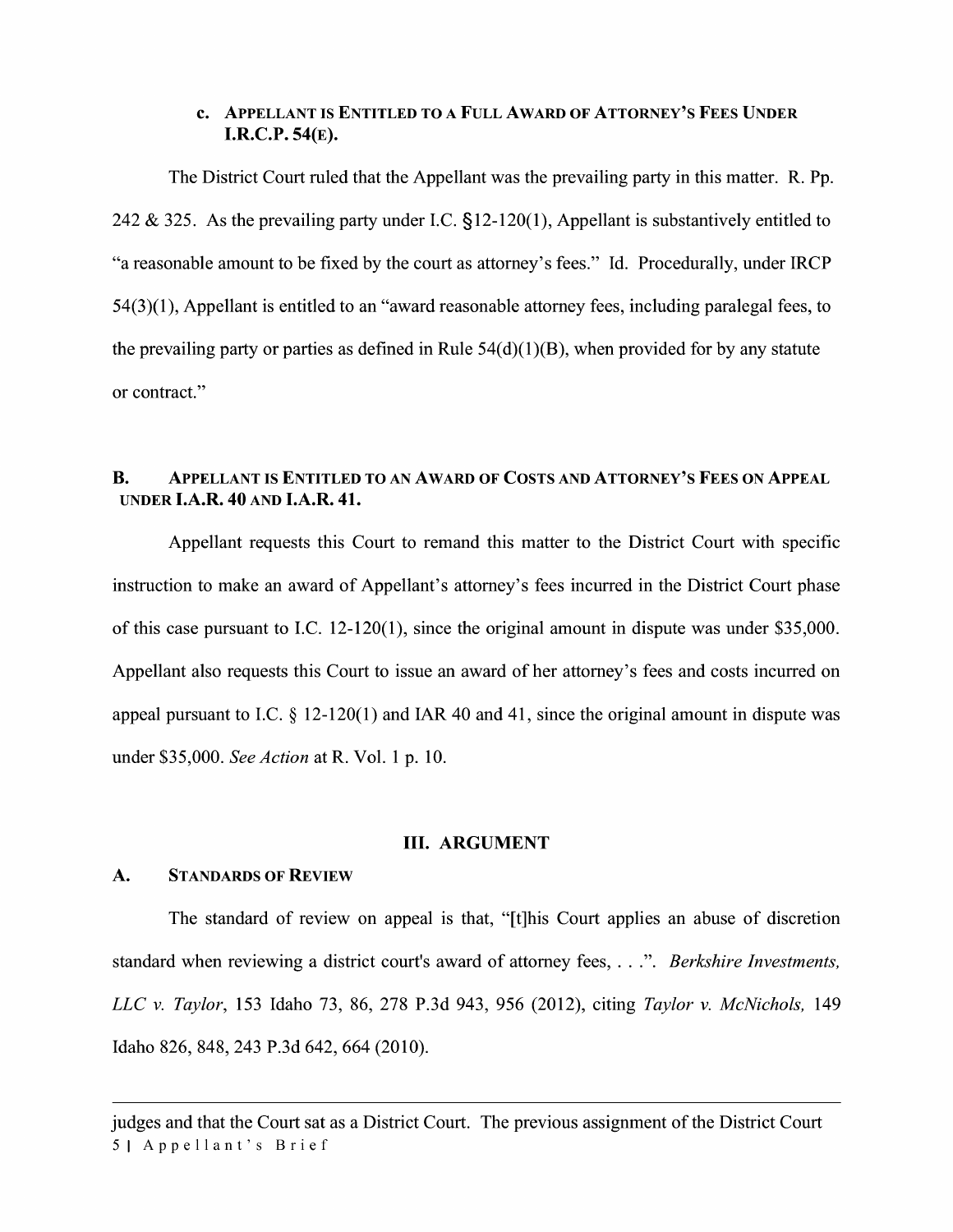"When this Court reviews an alleged abuse of discretion by a trial court the sequence of inquiry requires consideration of *four* essentials. Whether the trial court: (1) correctly perceived the issue as one of discretion; (2) acted within the outer boundaries of its discretion; (3) acted consistently with the legal standards applicable to the specific choices available to it; and (4) reached its decision by an exercise of reason."' *Lunneborg v. My Fun Life,* 163 Idaho 856 , at 863,421 P.3d 187, at 194, LS.C. #45200, at 13, (2018).

# **B. AS THE PREVAILING PARTY, APPELLANT IS ENTITLED TO REASONABLE ATTORNEY'S FEES.**

1. There is no dispute that Appellant is the prevailing party.

Upon remand from the Idaho Court of Appeals, the District Court had determined that

Appellant was the unequivocal prevailing party. R. Pp. 242, 325.

ii. Prevailing parties are entitled to reasonable attorney's fees under I.C.  $\S$ 12-120(1).

Idaho Code Title 12 Section 120(1) (I.C.  $\S$ 12-120(1)) is the applicable statute authorizing

the recovery of attorney's fees in this matter. It provides:

In any action where the amount pleaded is thirty-five thousand dollars (\$35,000) or less, there shall be taxed and allowed to the prevailing party, as part of the costs of the action, a reasonable amount to be fixed by the court as attorney's fees. For the plaintiff to be awarded attorney's fees, for the prosecution of the action, written demand for the payment of such claim must have been made on the defendant not less than ten (10) days before the commencement of the action; provided, that no attorney's fees shall be allowed to the plaintiff if the court finds that the defendant tendered to the plaintiff, prior to the commencement of the action, an amount at least equal to ninety-five percent (95%) of the amount awarded to the plaintiff.

*Id.* 

As the prevailing party under LC. §12-120(1), Appellant is substantively entitled to "a

reasonable amount to be fixed by the court as attorney's fees." *Id.* 

The District Court recognized an award of Appellant Black's attorney's fees is mandated

by LC. §12-120(1), once the Court had determined Appellant Black was the prevailing party

61 Appellant's Brief

judge, prior to senior status, was in the Fourth District.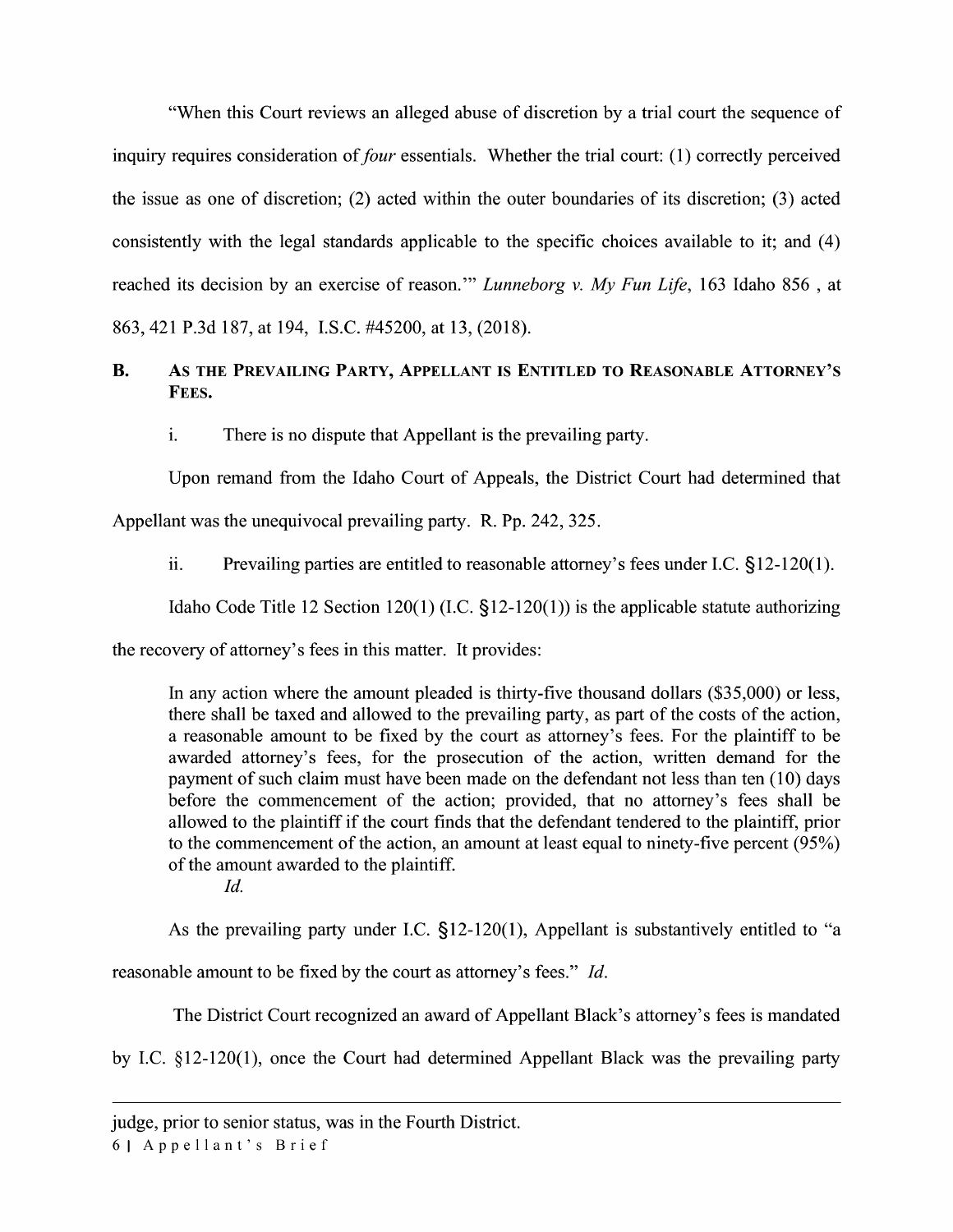pursuant to IRCP 54(d)(l)(B). *April 20, 2018 Memorandum Decision.* R. P. 242.

Procedurally, under IRCP  $54(e)(1)$ , Appellant is entitled to an "award reasonable attorney fees, including paralegal fees, to the prevailing party or parties as defined in Rule  $54(d)(1)(B)$ , when provided for by any statute or contract." *Id.* 

111. The District Court did not find that Appellant's requested amount for attorney's fees was unreasonable.

This matter was litigated for over five years prior to Appellant submitting her Memorandum of Costs and Attorney's Fees after the Judgment in her favor. The amount of requested attorney's fees was based on her attorney's detailed summary of accounts showing 207 .3 hours at the date of submission of the Memorandum. There was no challenge to or question raised by the District Court as the number of hours claimed. The hourly fee claimed was \$300.00 and this too was not deemed excessive or unreasonable by the District Court, noting only that "[t]he court has no information on the going rate for litigators in the Third District in general; but this trial judge never previously has had a claim before him in the Third District for such a high hourly rate.". R. P. 327

### **C. THE DISTRICT COURT FAILED AGAIN TO ARTICULATE ITS REASONING WHICH IS NOT A SOUND EXERCISE OF DISCRETION WHEN AWARDING ATTORNEY'S FEES**

# i. **The District Court did not make a reasoned decision as required under** *Smith*  **or** *Uzzle.*

First, the District Court appears to take issue again with the \$300 hourly rate charged by Appellant's counsel. It is certainly within the Court's discretion to judge the reasonableness of this hourly rate. However, the Court does not provide an alternate or reduced rate by which Appellant and an appellate Court can judge the reasonableness of the reduction. The Court instead repeated that "[t]he court has no information on the going rate for litigators in the Third District in general", yet it concluded that this rate was unreasonable. Clearly, making such a 71 Appellant's Brief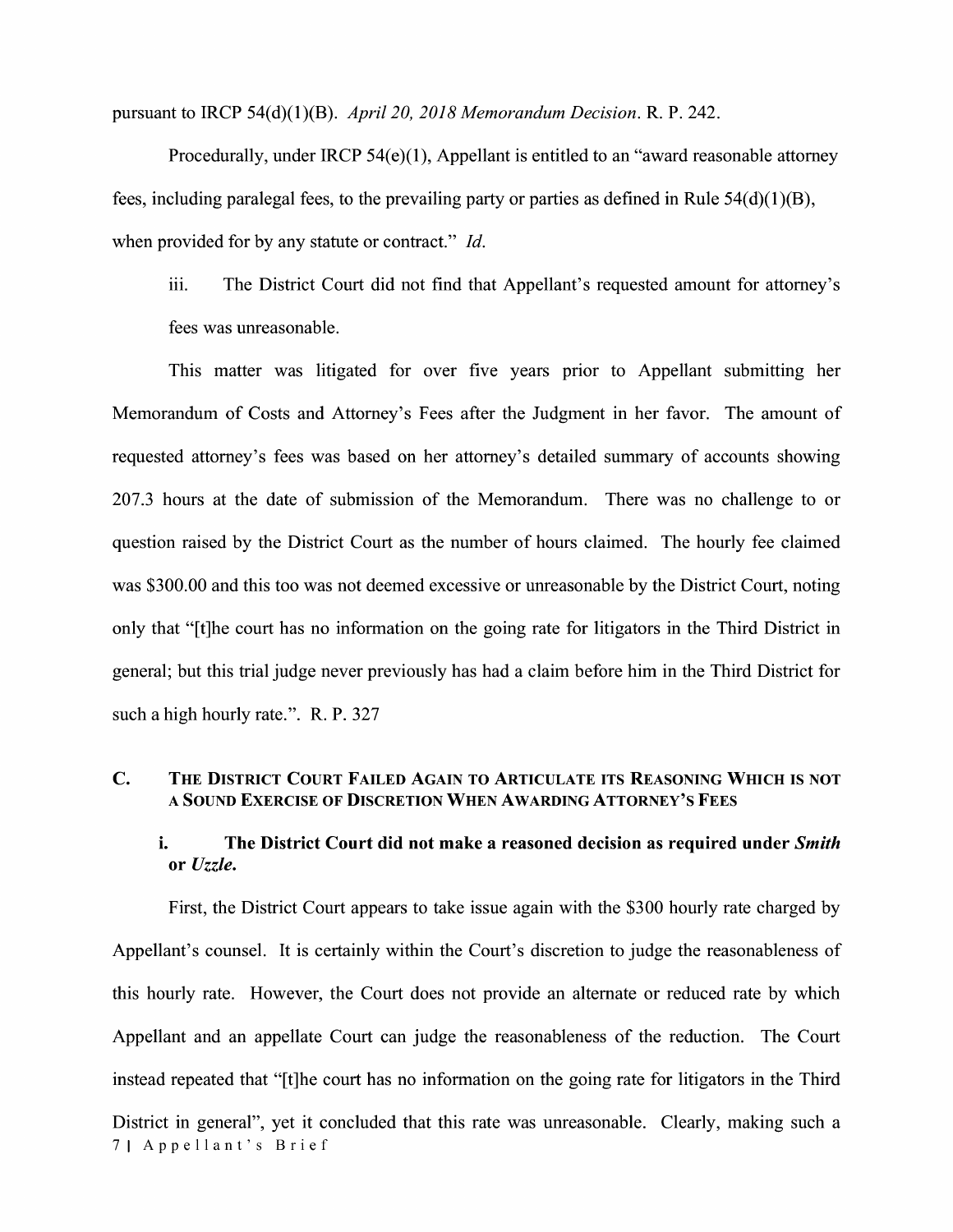conclusion without offering evidence of any example is not a reasoned decision.

In light of the 94% reduction to Appellant's fee request this Court has applied in making its award, is a reviewing court to conclude even first-year attorneys (which Appellant's counsel is not) are only entitled to bill at \$18/hour (6% of \$300/hour)? The lack of explanation on the hourly rate applied by the Court in reaching its \$4,000 award sends a chilling message to any attorney who might desire to represent someone of limited means based on an assessment that a mandatory fee shifting statute would provide compensation.

There is no legal support for what amounts to a 94% reduction in the amount of fees Appellant sought in her originally-filed Memorandum of Costs and Attorney's fees. *See* IRCP  $54(d)(4)$ .

"Thus, although the time and labor actually expended by an attorney is to be considered, it is also to be evaluated under a standard of reasonableness." *Medical Recovery Services, LLC, v. Jones,* 145 Idaho 106, 110 175 P.3d 795, 799, (2007), citing *Daisy Mfg. Co., Inc. v. Paintball Sports, Inc.,* 134 Idaho 259,263,999 P.2d 914,918 (Ct.App.2000).

However, the District Court's *April 20, 2018 Memorandum Decision* appeared to deny Appellant the bulk of her attorney's fees (approximately 94% of Appellant's fees) without analysis of the several factors in IRCP 54(e). Instead, in its *Second Memorandum and Order*  ( dated June 28, 2018), the District Court made a rote recitation of the factors and then concluded, again without any explanation or analysis, that:

"From the factors outlined above the court concludes that it has sufficient information from which to reach a reasoned decision concerning an attorney's fee award. Considering all the factors, a reasonable attorney's fee to be awarded in favor of Ms. Black and against Action Collection is the amount of \$4,000.00. In reaching this conclusion, the court emphasizes that the amount to be awarded is the amount it feels is reasonable to assess against Action Collection in view of the factors outlined in IRCP 54(e)(3). It is not necessarily the amount that Ms. Black may be obligated to pay her attorney for all the services performed. IRCP 54(e)(7)."

Id., R. P. 329. 81 Appellant's Brief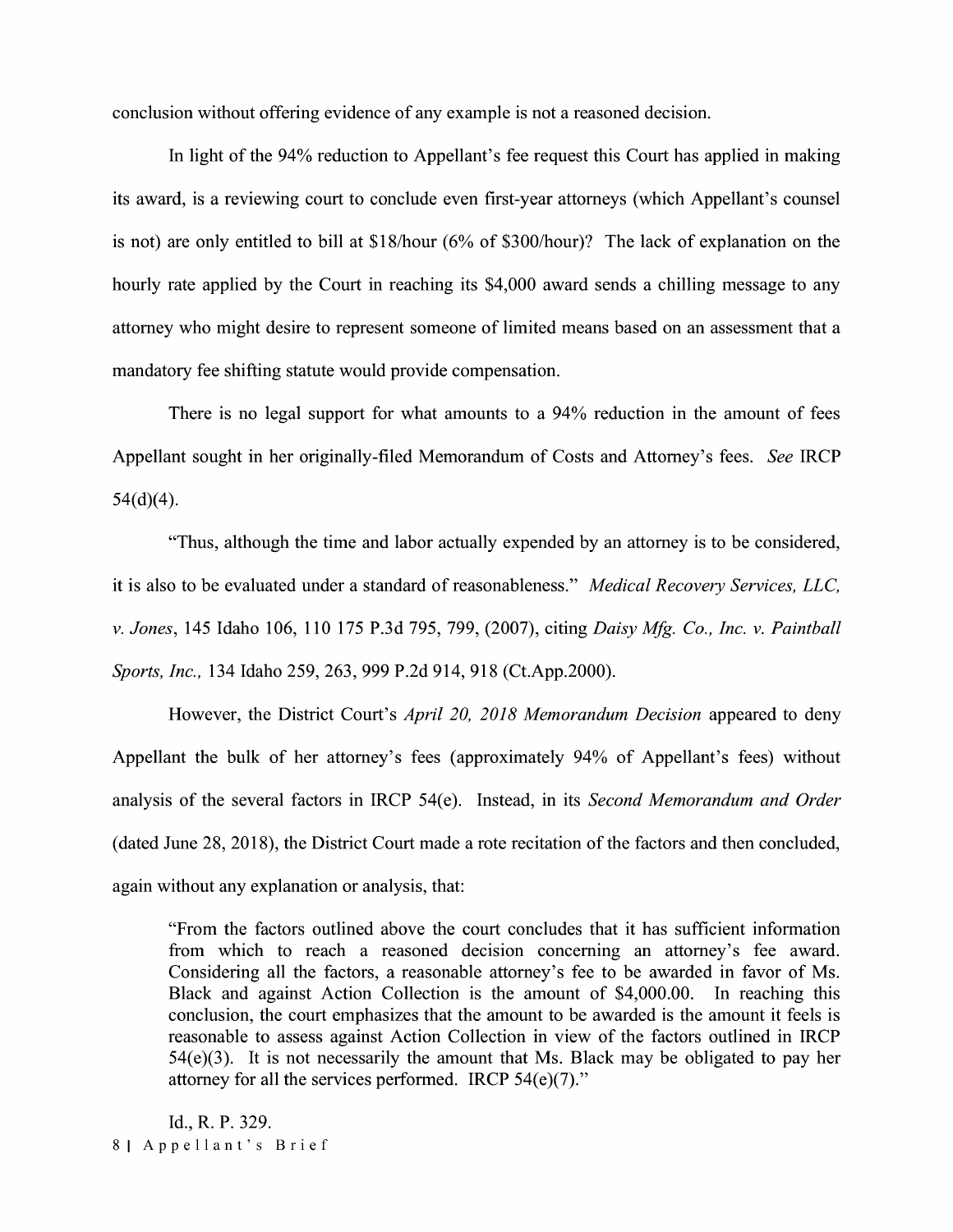Inexplicably, the District Court "conclude[d]" it reached a "reasoned decision" without reference to any factor that was lacking, unreasonable, or construed against the Appellant or in favor of the Respondent. Nor did the District Court apply logic as to why the amount awarded of "\$4,000.00" was "reasonable". There simply was no reasoning whatsoever by the District Court where instead it merely offered a conclusory statement after a seemingly arbitrary selection of a round number. Without analysis, perfunctorily stating that a conclusion is reasonable does not make it so.

Yet, this was repeated again in the District Court's *Articulation of reasons for decision concerning award of attorney's fees,* wherein the Court stated,

A person who has practiced law as long as Ms. Black's attorney should have realized that spending over 200 hours on this type of case was not an "efficient" or "required" use of attorney time. If he wanted to spend that much time on this case that was his right, subject to ethical obligations owed to his client. It was not, however, reasonable to expect that the other side should pay for his time if it went beyond what was required in view of the amount involved.

This, simply, is not a reasoned basis for the reduction in the award. It instead seeks to impose a standard which implies that regardless of the merits of your case or the defense in your case, you must analyze whether you can expect the losing party should have to pay attorney's fees, and guess what that amount might be. And, importantly, it simply ignores that the amount in controversy was dwarfed by the Respondent's requested attorney's fees when the District Court ruled in its favor.<sup>2</sup> The totality of this staggering amount is why Appellant's vigorous defense

<sup>&</sup>lt;sup>2</sup> Other than IRCP 54(e)(3)(G) (referring to the amount involved and the results obtained) the Rule contains no proportionality test. If this Court is of the opinion that proportionality is within the scope (3)(G) or the catchall provision of IRCP  $54(e)(3)(L)$ , then Appellant suggests the proper measure of proportionality is the fees claimed by Respondent throughout this litigation. As of its last submission on July 22, 2016, Respondent had claimed \$45,815 in fees. Since that time the litigation has continued for an additional 1 ½ years. Though Appellant was denied her fees on appeal, it is reasonable to infer Respondent incurred additional fees which it would have sought had Respondent prevailed in this action. Thus, it is entirely reasonable to conclude there is a direct proportionality in the liability Appellant would have been exposed to had she not prevailed due to the assistance of her counsel.

<sup>91</sup> Appellant's Brief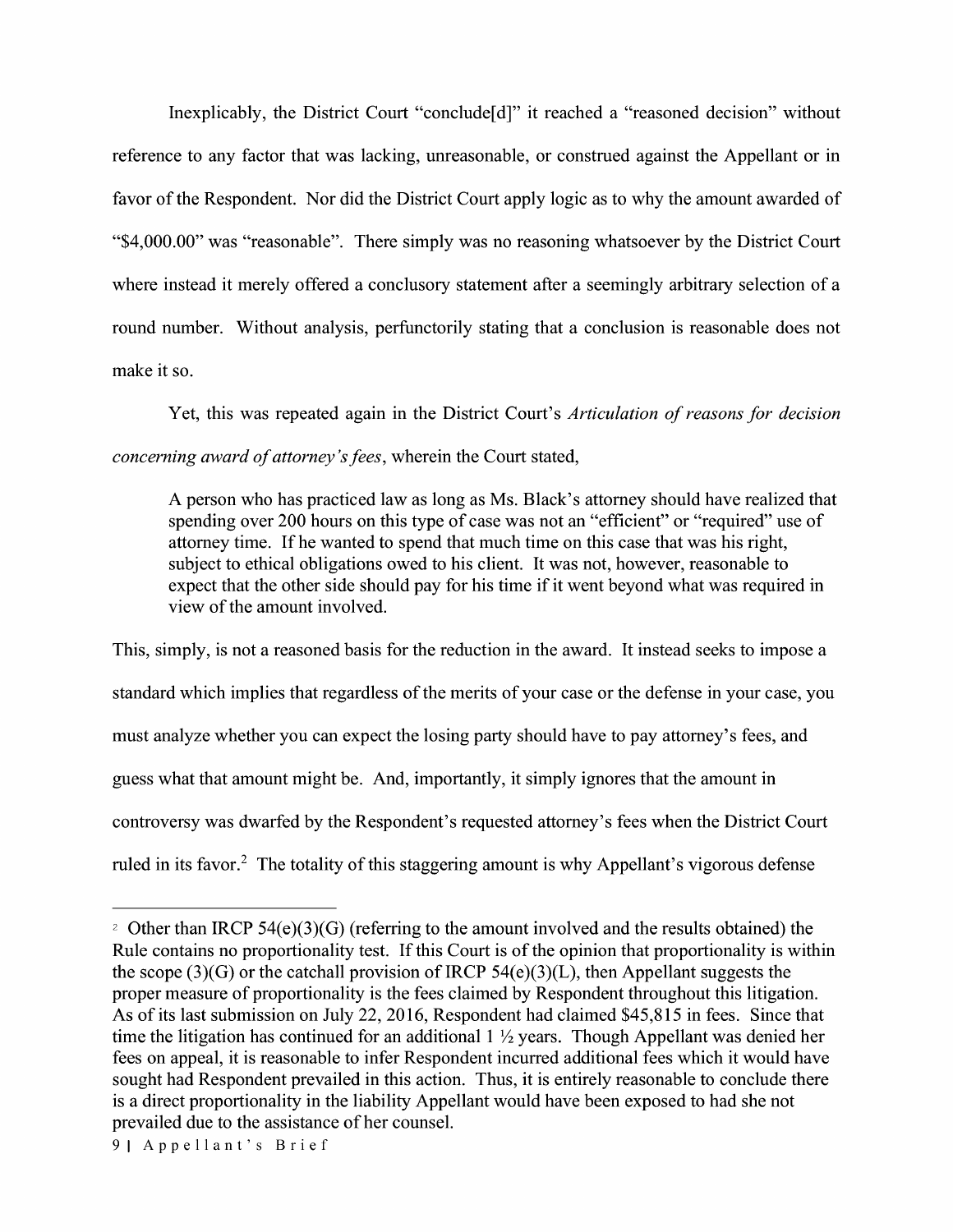was necessary, and therefore quite reasonable under any standard. See *Smith v. Glenns Ferry Hwy Dist,* I.S.C. 46180 (2020), at 23-25, discussed *infra.* 

Further, this sends another chilling message to defendants and their attorneys: the amount in controversy determines how vigorous a defense should be, and if anyone can prospectively ascertain the case will become time-consuming, you should forego any defense and simply cave in to the plaintiff's demands. Cf. *Williams v. Hollinshead*, I.S.C. #48053, (2020), at 21-22.

This really cannot be a reasonable exercise of discretion where people would necessarily be deprived of their day in court and, even worse, have to pay for "nuisance" lawsuits that would become tantamount to extortion.

A simpler, and more just, bright-line test can easily become the rule: If you are a defendant and you prevail on all claims and all issues, you should be entitled to attorney's fees as a matter of right in your case no matter the amount in controversy. Having such a rule would go a long ways towards eliminating pernicious, vexatious, extortive, and frivolous lawsuits when plaintiffs would then have to carefully and clearly present a meritorious claim or suit, or otherwise risk a very substantial loss.

Here, Appellant was fortunate to find legal counsel who would work behind the scenes to help keep her litigation costs down and successfully kept her out of "financial ruin." Appellant tried numerous times to settle this matter with Respondent, which would have left her responsible for her legal fees, yet Respondent pressed forward. This District Court's 94% reduction in Appellant's fees sends a strong message to attorney's who might be sympathetic to taking on an undesirable case, such as a defense of a debt collection, in the hope that they might recover their fees from the opposing party at the conclusion of the litigation.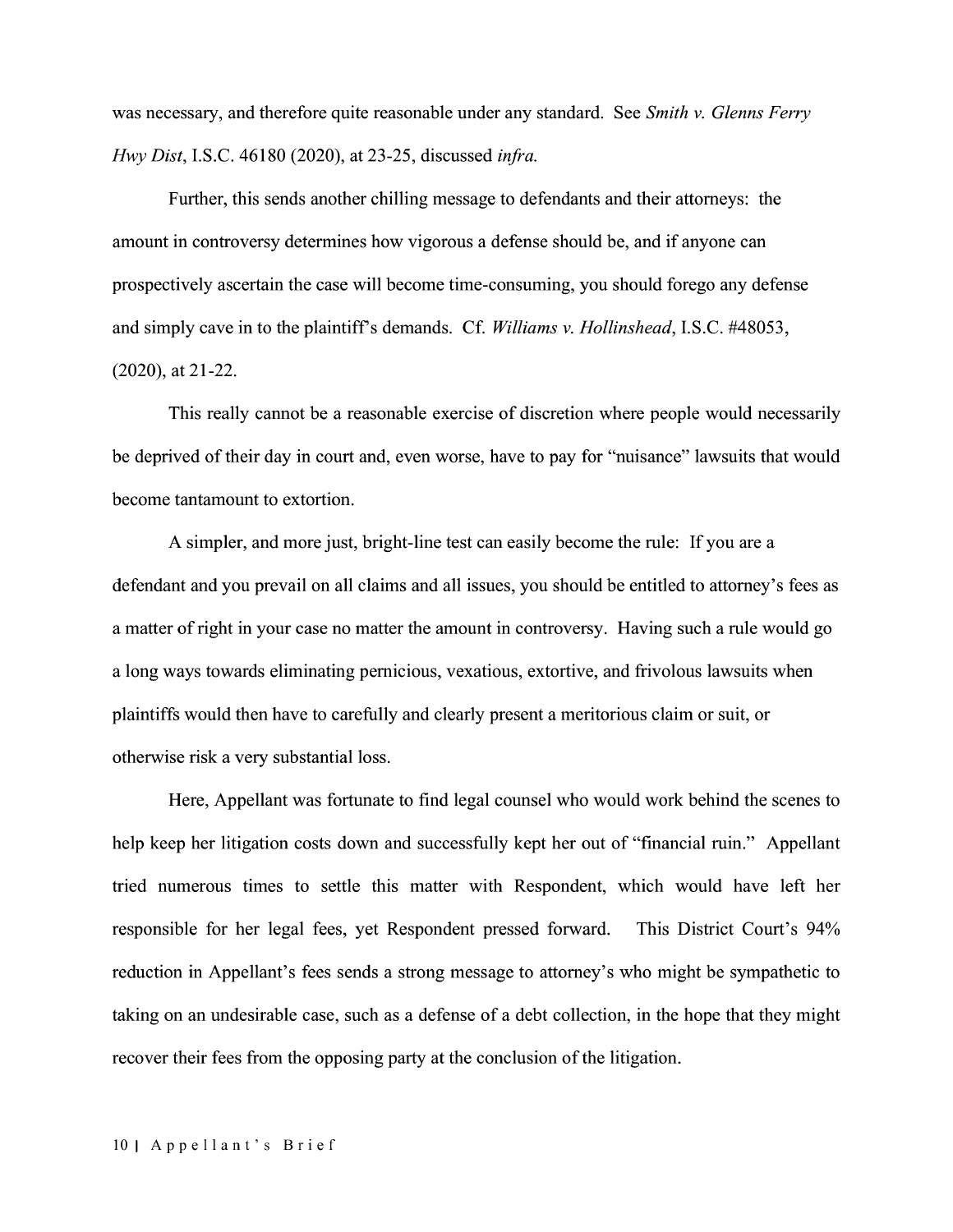In the instant case, Appellant Black did prevail but has been subjected to an unjust

resolution due to the District Court's inability to recognize that she was forced into mounting a vigorous defense to vindicate her rights and that it was reasonable for her to do so.

The District Court failed to "connect[] the district court's consideration of those factors

with the amount of attorney fees awarded" as was specifically tasked by the Idaho Court of

Appeals.

This repeated failure does not meet the standard articulated in *Smith v. Glenns Ferry Hwy Dist,* I.S.C. 46180 (2020), where the Idaho Supreme Court recently examined the reasonableness standard of attorney's fees award reductions. In that case, the court stated, "

The trial court's decision, even while purportedly considering I.R.C.P. 54(e)(3)(D) and (J), does not adequately explain why it chose to reduce the requested hourly rate from \$400 to \$325 given the legal experience of Smith's counsel. The trial court spent four pages in analysis, examining the awards it had given in similar cases ( all of which resulted in higher hourly rates) before simply stating that the hourly rate of \$400 was "not reasonable *in this case."* (Italics added.) However, the trial court did not explain why it was unreasonable.

[Emphasis added, italics original.]

*Id.,* at 25.

Here, the District Court again fails to address the all-important *"why"* it found

Appellant's attorney's fee request unreasonable in terms of the hourly rate and the hours devoted

to her defense. See also *Uzzle v. Estate of Hirning,* I.S.C. #47449, (2020), at 24.

Nor does the District Court's decision meet the standard given in *Burns Concrete, Inc. v.* 

*Teton County,* I.S.C. #46827/47496, (2020). The Idaho Supreme Court articulated this standard

yet again at the beginning of this month. It stated,

What is missing from the decisions, however, is the link between the factors set forth in Rule 54(e)(3) and the specific final awards that were made. Stated differently, the district court failed to "explain[] the relationship between the [district] court's evaluation of the Idaho Rule of Civil Procedure 54(e)(3) factors and its decision regarding the amount to award for attorney[] fees."